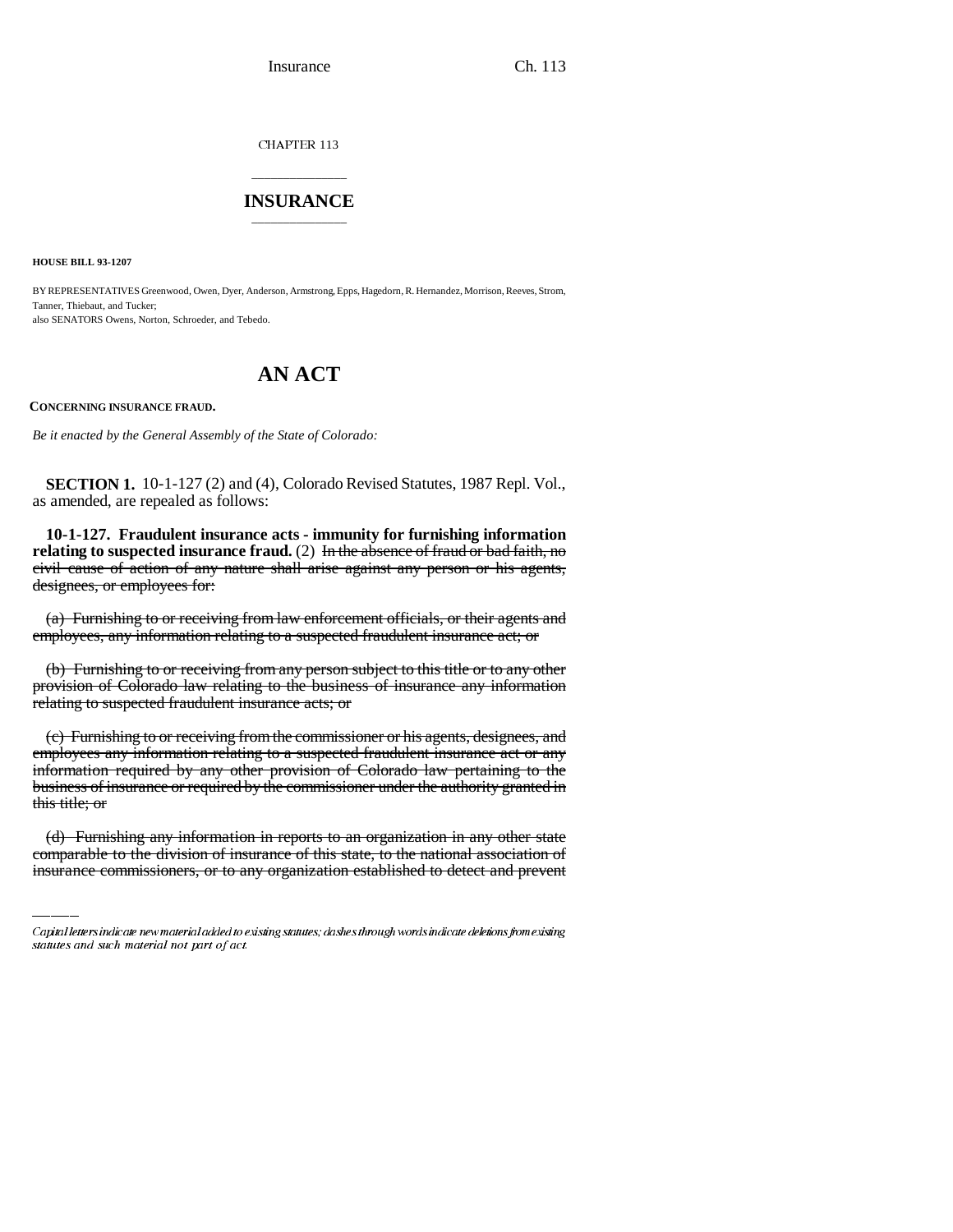fraudulent insurance acts.

(e) Furnishing any information to a professional licensing board relating to a suspected fraudulent insurance act.

(4) Nothing in this section shall be construed to abrogate or modify in any way any common law or statutory privilege or immunity enjoyed by any person prior to March 25, 1987.

**SECTION 2.** 10-3-1108 (1) (a), Colorado Revised Statutes, 1987 Repl. Vol., is amended to read:

**10-3-1108. Orders.** (1) If, after a hearing conducted under section 10-3-1107, the commissioner determines that the person charged has engaged in an unfair method of competition or an unfair or deceptive act or practice, he shall reduce his findings to writing and shall issue and cause to be served on such person a copy of such findings and an order requiring such person to cease and desist from engaging in such method of competition, act, or practice, and, if such act or practice is a violation of section 10-3-1104, 10-3-1105, or 10-18-105 the commissioner may, at his discretion, order any one or more of the following:

(a) Payment of a monetary penalty of not more than one thousand dollars for each and every act or violation but not to exceed an aggregate penalty of ten thousand dollars, unless such person, being an insurer, knew or reasonably should have known he was in violation of this part 11, in which case the penalty shall not be more than five TEN thousand dollars for each and every act or violation, but not to exceed an aggregate penalty of fifty ONE HUNDRED FIFTY thousand dollars in any six-month period; or

**SECTION 3.** Part 10 of article 4 of title 10, Colorado Revised Statutes, 1987 Repl. Vol., is amended to read:

### PART 10 FRAUDULENT CLAIMS AND ARSON INFORMATION REPORTING ACT

**10-4-1001. Short title.** This part 10 shall be known and may be cited as the "FRAUDULENT CLAIMS AND Arson Information Reporting Act".

**10-4-1002. Definitions.** As used in this part 10, unless the context otherwise requires:

(1) "Authorized agencies" means:

(a) Fire departments and local OTHER law enforcement agencies authorized or charged with the investigation of fires within the jurisdiction where the fire occurred CRIMES;

(b) The Colorado bureau of investigation;

(c)  $\overline{F}$  The ANY district attorney or county attorney and their representatives; who are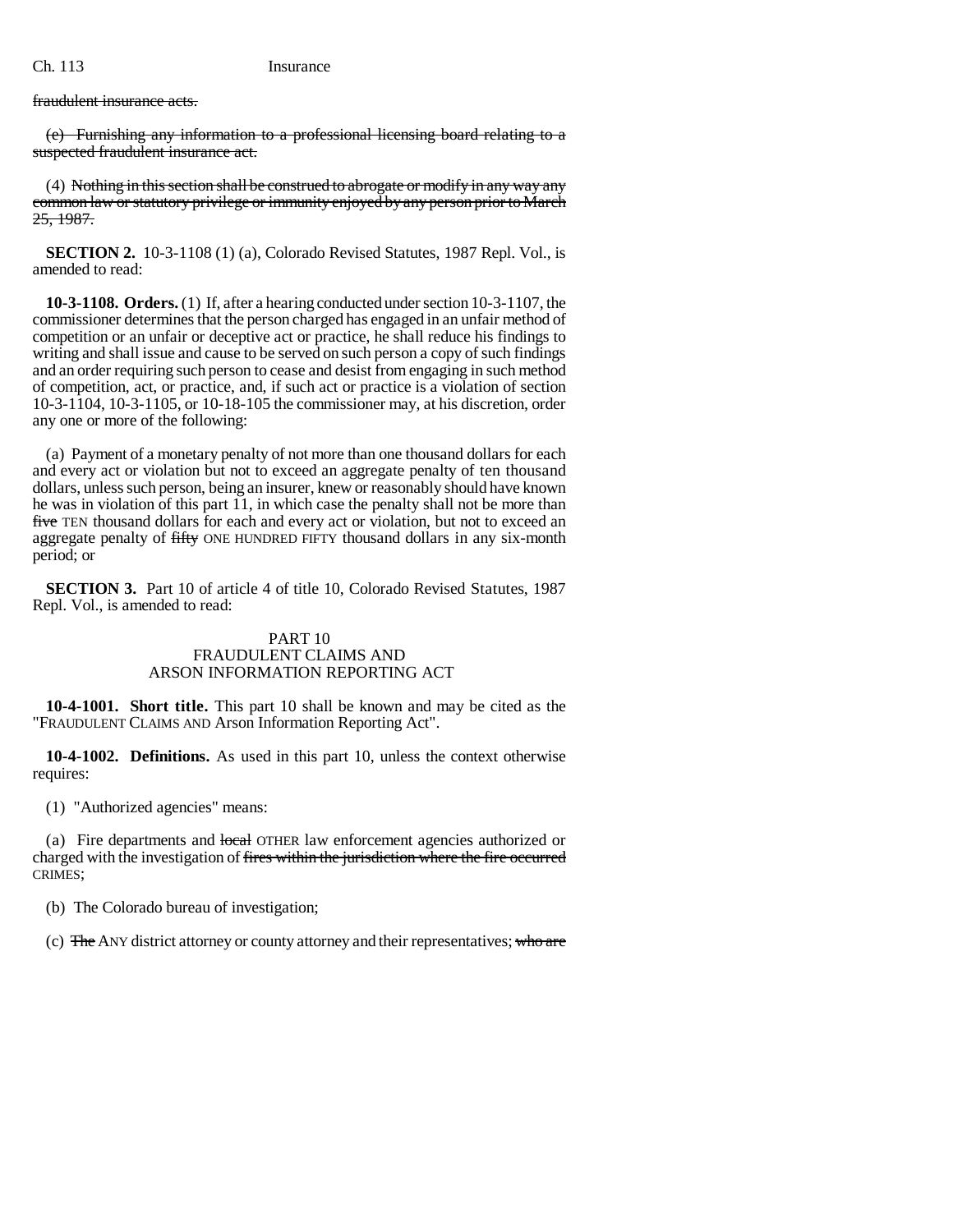responsible for prosecution in the county or city and county where the fire occurred.

(d) ANY PROFESSIONAL LICENSING BOARD.

(2) "INSURER" MEANS ANY INSURER AND ANY PERSON LICENSED OR REGULATED UNDER THIS TITLE AND THE COLORADO COMPENSATION INSURANCE AUTHORITY.

 $(2)$  (3) "Notice" or "notify" means the notification in writing to an authorized agency by an insurance company of a fire loss INSURER.

 $(3)$  (4) "Person" means every natural person, firm, partnership, association, or corporation.

 $(4)$  (5) "Relevant" means information having any tendency to make the existence of any fact that is of consequence to the investigation or determination of the issue more probable or less probable than it would be without the evidence.

**10-4-1003. Disclosure of information.** (1) When an insurance company INSURER has reason to believe that a fire loss in which it has an interest may have been caused by other than accidental means OR WHEN AN INSURER HAS REASON TO BELIEVE THAT ANY CLAIM IN WHICH IT HAS AN INTEREST MAY BE FRAUDULENT, then the company shall notify an authorized agency for the purpose of having such fire loss OR CLAIM investigated.

(2) Any authorized agency may, in writing, require the insurance company INSURER having an interest in a fire loss OR OTHER CLAIM to release to the authorized agency specific, relevant information or evidence deemed important by the authorized agency which the insurance companies have INSURER HAS in their ITS possession and which relates to the fire loss OR OTHER CLAIM in question. Relevant information may include, but shall not be limited to:

(a) Insurance policy information pertaining to a fire loss OR OTHER CLAIM under investigation and any application for such a policy;

(b) Policy premium payment records;

(c) History of previous claims made by the insured; and

(d) Any other material relating to the investigation of the loss, including statements of any person who may have information about the loss and any proof of such loss.

(3) Nothing in subsection (1) of this section shall abrogate or impair the rights or powers created under subsection (2) of this section.

(4) Any authorized agency provided with relevant information or evidence pursuant to subsection (1) or (2) of this section may release such information to any other authorized agency.

(5) ANY INSURER PROVIDING INFORMATION TO AN AUTHORIZED AGENCY OR AGENCIES PURSUANT TO SUBSECTION (1) OR (2) OF THIS SECTION MAY, IN WRITING, REQUEST SUCH AGENCY TO RELEASE TO SUCH INSURER SPECIFIC, RELEVANT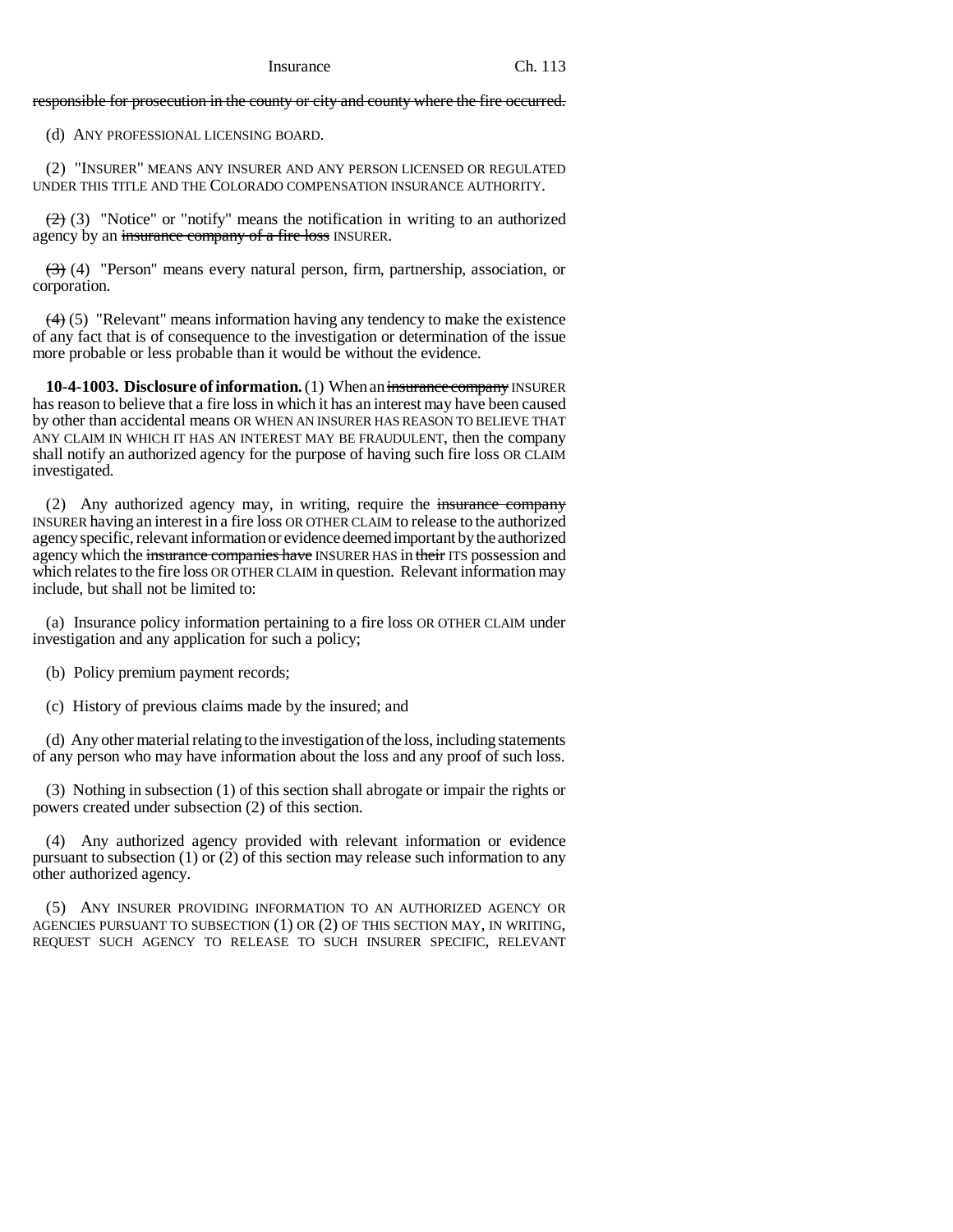#### Ch. 113 Insurance

INFORMATION OR EVIDENCE RELATING TO THE FIRE LOSS OR OTHER CLAIM UNDER INVESTIGATION. SUCH AGENCY MAY, IN ITS SOLE DISCRETION, AND WITH SUCH RESTRICTIONS AS SUCH AGENCY DEEMS APPROPRIATE, RELEASE SUCH INFORMATION TO SUCH INSURER.

(6) ANY AUTHORIZED AGENCY RECEIVING A NOTICE OR OTHER INFORMATION PURSUANT TO THIS PART 10 MAY RELEASE SUCH NOTICE OR OTHER INFORMATION TO OTHER LAW ENFORCEMENT AGENCIES.

(7) ANY INSURER PROVIDING INFORMATION PURSUANT TO SUBSECTION (1) OR (2) OF THIS SECTION SHALL COOPERATE WITH ANY LAW ENFORCEMENT AGENCY OF COMPETENT JURISDICTION.

**10-4-1004. Evidence - confidential nature thereof.** (1) Any authorized agency or insurance company INSURER which receives any information furnished pursuant to this part 10 shall hold the information in confidence except as provided in section 10-4-1003 (4) or until such time as its release is required pursuant to a civil or criminal proceeding.

(2) Any authorized agency or its agents or employees may be required to testify in any civil or criminal proceeding in which the insurance company INSURER at interest is named as a party.

**10-4-1005. Immunity.** (1) IN THE CASE OF ACTIONS TAKEN UNDER THIS PART 10 INVOLVING SUSPECTED ARSON, AND in the absence of actual malice, there shall be no liability CIVIL PENALTY, OR DAMAGES on the part of, and no cause of action shall rise against, any authorized agency or insurance company INSURER or their authorized representatives, agents, or employees for furnishing information or taking other action pursuant to the provisions of this part 10.

(2) IN THE CASE OF ACTIONS TAKEN UNDER THIS PART 10 NOT INVOLVING SUSPECTED ARSON, AND EXCEPT WHERE INFORMATION IS FURNISHED WITH KNOWLEDGE THAT THE INFORMATION IS FALSE OR WITH RECKLESS DISREGARD FOR WHETHER IT IS FALSE OR NOT, THERE SHALL BE NO CIVIL PENALTY, OR DAMAGES ON THE PART OF, AND NO CAUSE OF ACTION SHALL RISE AGAINST, ANY AUTHORIZED AGENCY OR INSURER OR THEIR AUTHORIZED REPRESENTATIVES, AGENTS, OR EMPLOYEES FOR FURNISHING INFORMATION OR TAKING OTHER ACTION PURSUANT TO THE PROVISIONS OF THIS PART 10.

**10-4-1006. Enforcement.** (1) No person, authorized agency, or insurance company INSURER shall:

(a) Intentionally or knowingly refuse to release any information requested pursuant to section 10-4-1003 (2);

(b) Intentionally or knowingly fail to provide authorized agencies with relevant information pursuant to section 10-4-1003 (1); or

(c) Fail to hold in confidence information required to be held in confidence pursuant to section 10-4-1004 (1).